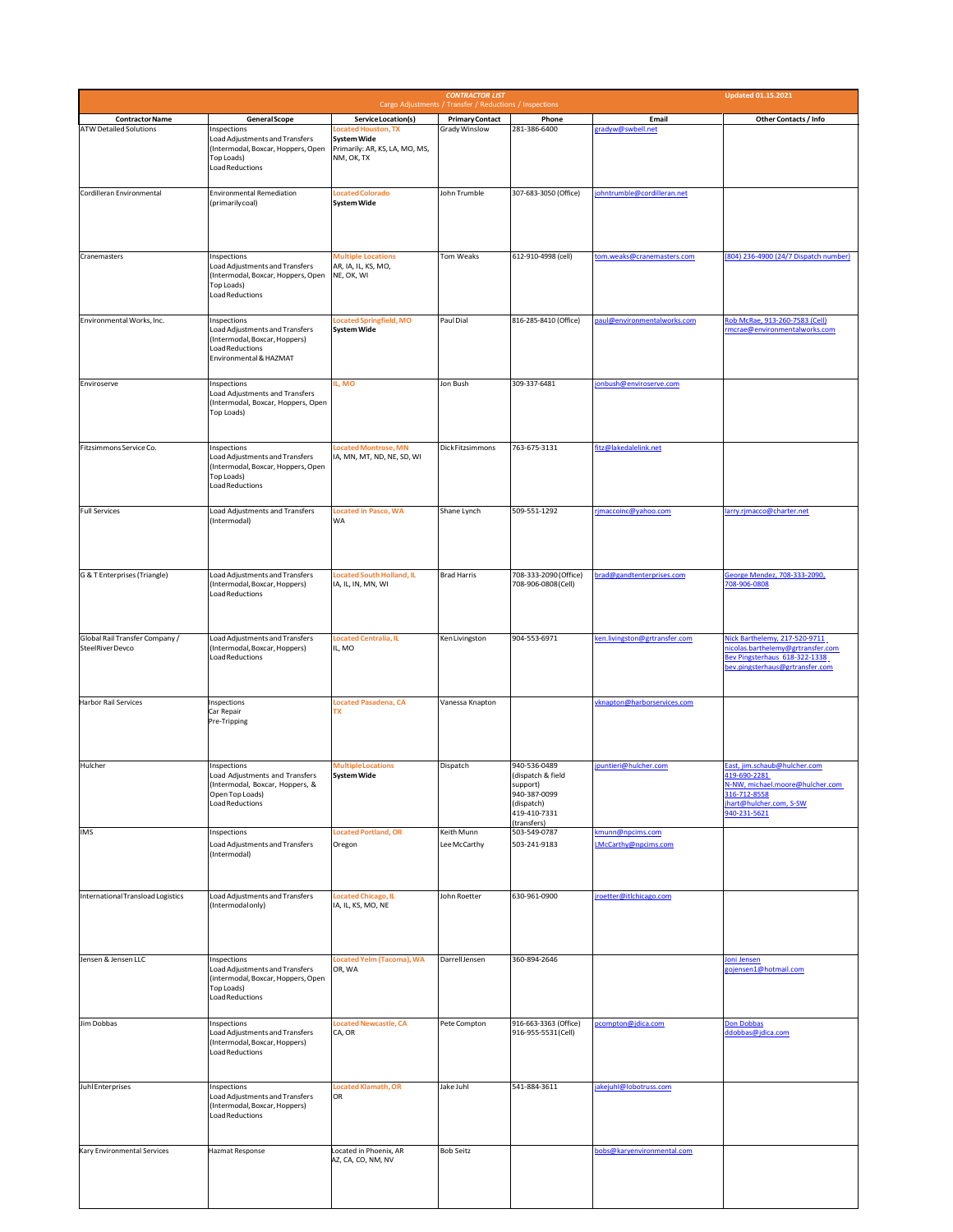| Kelly's Reload Inc.                            | Inspections                                                                                                                                                                                                                                     | <b>Located Phoenix, AZ</b>                                                                                            | Kelly Cheatham        | 602-469-6080                                     | celly@kellysreload.com      |                                                                                                                                                   |
|------------------------------------------------|-------------------------------------------------------------------------------------------------------------------------------------------------------------------------------------------------------------------------------------------------|-----------------------------------------------------------------------------------------------------------------------|-----------------------|--------------------------------------------------|-----------------------------|---------------------------------------------------------------------------------------------------------------------------------------------------|
|                                                | Load Adjustments and Transfers<br>(Intermodal, Boxcar, Hoppers, Open<br>Top Loads)<br><b>Load Reductions</b>                                                                                                                                    | AZ, CA, NM, TX                                                                                                        |                       |                                                  |                             |                                                                                                                                                   |
| Mitchell's Contracting Service                 | Inspections<br>Load Adjustments and Transfers<br>(Intermodal, Boxcar, Hoppers, Open<br>Top Loads)<br>Load Reduction                                                                                                                             | ocated Memphis, TN<br>AL, AR, GA, KS, LA, MO, MS,<br>TN, TX                                                           | Kebin Mitchell        | 901-412-7029<br>662-851-7002 (Office)            | mitchmcs@aol.com            | Cheryl                                                                                                                                            |
| Nicholson Transfer & Storage Co.               | Inspections<br>Load Adjustments and Transfers<br>(Intermodal only)                                                                                                                                                                              | <b>Located Atlanta, GA area</b><br>AL, GA                                                                             | TommyNicholson        | 404-607-8457 (Office)<br>404-906-0280(Cell)      | Tommy@nicholsontransfer.com |                                                                                                                                                   |
| Noble Excavating                               | <b>BNSF Derailments Primarily</b><br>Inspections<br>Load Adjustments and Transfers<br>(Intermodal, Boxcar, Hoppers)<br><b>Load Reductions</b>                                                                                                   | Located Libby, MT<br>ID, MT, ND, OR, WA, WY                                                                           | Chris Noble           | 406-293-8824 (Office)<br>406-293-1053 (cell)     | chris.noble1@hotmail.com    | Chris Bache, 406-293-1901 (cell) Shad<br>Haugen, 406-293-1668 (cell)                                                                              |
| Ocean Blue Environmental Services,<br>Inc.     | Inspections<br>Load Adjustments and Transfers<br>(Intermodal, Boxcar, Hoppers,<br>Liquid Transfers)<br><b>Load Reductions</b><br>Cleaning/Purging HAZMAT<br>Response                                                                            | Located Long Beach, CA<br>California                                                                                  | Justin Lee            | 562-624-4120<br>800-990-9930                     | lee@ocean-blue.com          |                                                                                                                                                   |
| <b>Ozark Crane Services</b>                    | Load Adjustments and Transfers<br>(Intermodal, Boxcar)<br><b>Load Reductions</b><br>Crane Services                                                                                                                                              | <b>Located Carthage, MO</b><br>AR, KS, MO, OK                                                                         | Sheila Huthsing       | 417-623-7637 (Office)                            | sheila@ozarkcrane.us        | Anthony Todd Eads<br>odd@ozarkcrane.us                                                                                                            |
| Prewett Enterprises, Inc.<br>(B&P Enterprises) | Inspections<br>Load Adjustments and Transfers<br>(Intermodal, Boxcar, Hoppers, Open<br><b>Top Loads)</b><br>Load Reductions<br>Trucking and Hauling                                                                                             | Located Memphis, TN<br>AL, AR, GA, IL, KS, KY, LA, MO,<br>MS, OK, TN, TX, WI                                          | Josh Prewett          | 901-831-0836                                     | p@bandpent.com              | Hunter Sledge, 901-831-1969<br>nunter.sledge@bandpent.com                                                                                         |
| Quality Rail Service                           | Inspections<br>Load Adjustments and Transfers<br>(Intermodal, Boxcar, Hoppers)<br><b>Load Reduction</b>                                                                                                                                         | <b>Located Madison, IL</b><br>AL, AR, IA, IL, IN, KS, KY, MN,<br>MO, NE OK, TN, TX, WI                                | Al Kruep              | 618-406-4168                                     | al.kruep@qualityrail.com    |                                                                                                                                                   |
| R.J. Corman Railroad Co.                       | Inspections<br>Load Adjustments and Transfers<br>(Intermodal, Boxcar, Hoppers, Open<br>Top Loads)<br>Load Reduction                                                                                                                             | <b>Multiple Locations</b><br><b>System Wide</b>                                                                       | Nick Edelen           | 859-881-2439                                     | nick.edelen@rjcorman.com    | <b>Edward Quinn</b><br>edward.quinn@rjcorman.com                                                                                                  |
| Rail Transfer, Inc.                            | Intermodal Only Inspections<br>Load Adjustments<br>Load Reduction                                                                                                                                                                               | Minneapolis/St. Paul, MN<br>Local work only                                                                           | Don Nimmo             | 612-759-3374                                     | don@railtransferinc.net     | todd.nimmo@railtransfer.com                                                                                                                       |
| <b>Rhay Rail Services</b>                      | Inspections<br>Load Adjustments and Transfers<br>(Intermodal, Boxcar, Hoppers, Open<br>l op Loads)<br><b>Load Reductions</b><br><b>Trucking and Hauling</b>                                                                                     | Located Los Angeles, CA area<br>Primarily AZ, CA, CO, NM, NV,<br>UT<br>Will work IA, OR, TX, WA                       | Tom Rhay              | 951-217-6685                                     | thomasrhay@gmail.com        |                                                                                                                                                   |
| Right-A-Way Emergency Service                  | Inspections<br>Load Adjustments and Transfers<br>(Intermodal, Boxcar, Hoppers, Open<br>Top Loads)<br>Load Reductions                                                                                                                            | <b>Located Brighton, CO (Denver</b><br>area)<br>CO, MT, NE, NM, SD, WY                                                | Terry Shaufler        | 303-478-1936                                     | terry@rawes.net             |                                                                                                                                                   |
| R J Mac Co Inc                                 | Load Adjustments and Transfers<br>Intermodal, Boxcar, Hoppers, Open<br>Top Loads)<br><b>Load Reductions</b>                                                                                                                                     | <b>Located Pasco, WA</b><br>Washington                                                                                | Shane Lynch           | 509-551-1292                                     | rjmaccoinc@yahoo.com        | 509-380-5991<br>arry.rjmacco@charter.net                                                                                                          |
| <b>Rybak Companies</b>                         | Inspections<br>Load Adjustments and Transfers<br>Intermodal, Boxcar, Hoppers, Liquid Environmental/Hazmat System<br>Transfers, Open Top Loads)<br><b>Trucking and Hauling</b><br>Cleaning/Purging<br><b>Environmental &amp; HAZMAT Response</b> | Located in Minneapolis, MN,<br>Duluth, MN and Osceola, WI<br>Wide<br>All other work IA, IL, MN, ND,<br>NE, SD, and WI | Matt Bork             | 651-338-5334                                     | mattb@rybakinc.com          | 24hr Emergency Response Hotline: 888-<br>393-8808<br>on Kumlin: 715-381-8880<br>onk@rybakinc.com<br>Dave Rybak: 612-366-4864<br>dave@rybakinc.com |
| <b>SPD Transfer Service</b>                    | Inspections<br>Load Adjustments and Transfers<br>(Intermodal, Boxcar, Hoppers, Open<br>Top Loads)<br>Load Reduction                                                                                                                             | <b>Located Kansas City, MO</b><br><b>System Wide</b><br>Primarily Services: AR, IA, KS,<br>MO, NE, OK, TX             | <b>Todd Fruehling</b> | 913-321-0333 (Office)<br>913-226-8044 (Cell)     | cs@spdtransfer.com          |                                                                                                                                                   |
| SOS Service Inc.                               | Inspections<br>Load Adjustments and Transfers<br>(Intermodal, Boxcar, Hoppers, Open<br>Top Loads)<br>Load Reduction<br>Specializing in Coiled Metal<br>Restoration                                                                              | Located Angola, IN<br><b>System Wide</b>                                                                              | Kyle Gruner           | 877-535-0767<br>Ext 10/11<br>260-668-9787 (Cell) | kgruner@sosservice.net      | <b>Ext 18</b>                                                                                                                                     |